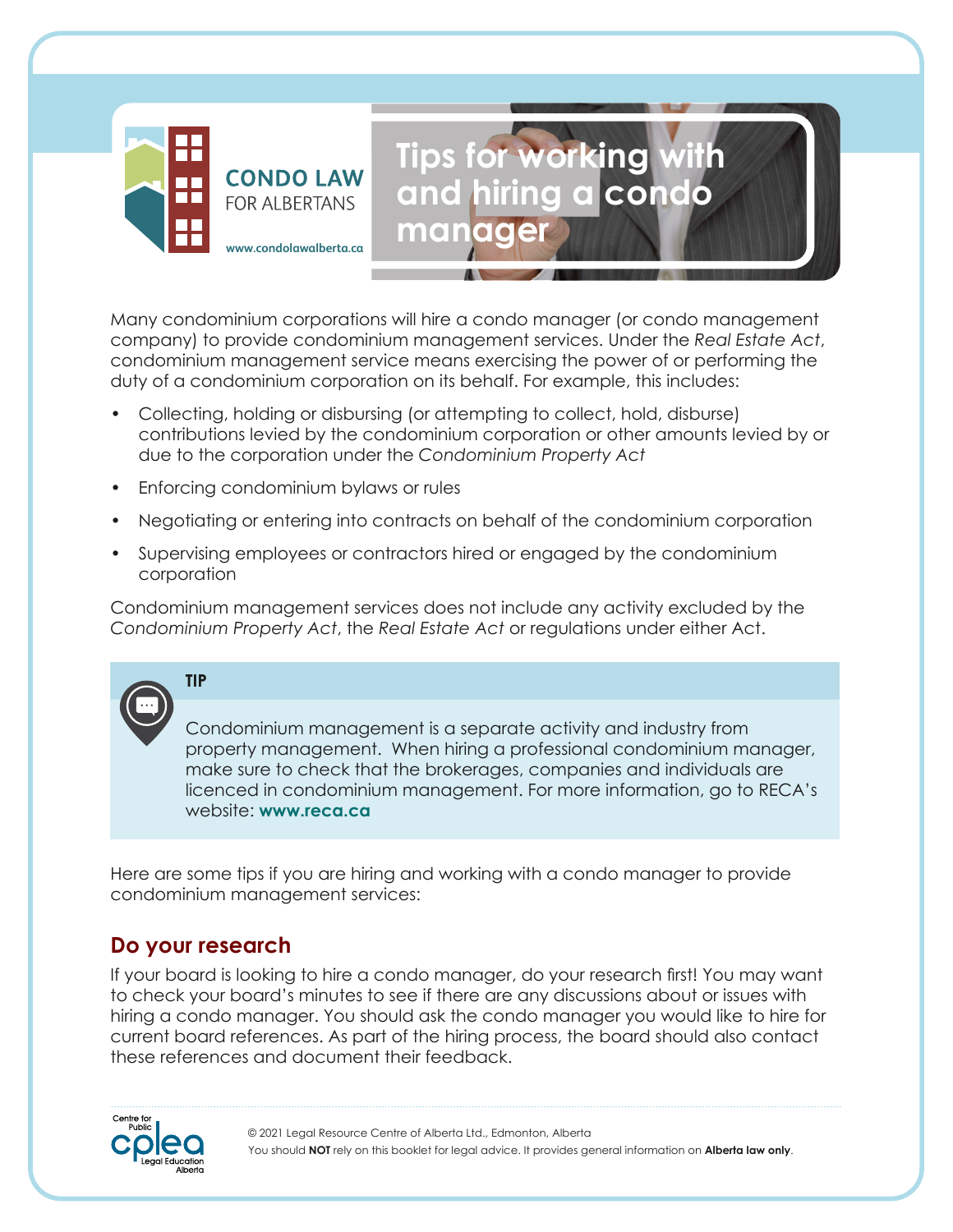Some things that the board should consider in hiring a condo manager are:

• **What are the manager's educational qualifications and are they licenced in condominium management?** Starting on December 1, 2021, all brokerages, companies and individuals providing condo management services must be licensed. The Real Estate Council of Alberta (RECA) regulates condominium managers and sets education and licencing requirements for condominium management. For more information on what this means for condo boards and owners, visit RECA's website:

**[www.reca.ca/licensees-learners/industry-101/four-industries/condo-management/](http://www.reca.ca/licensees-learners/industry-101/four-industries/condo-management/)**

- **Does the manager provide services tailored to your condo and how?**
- **What level of authority does the manager want to have?** Avoid any management agreement that transfers decision-making authority from the board to the manager or management company.
- **How does the manager communicate with the board and owners?** Do they have well defined processes and procedures to facilitate timely and regular communication with the board and the owners?
- **How reachable or readily available are they?** With technology today, the board should always be able to contact the manager or their representatives.
- **Does the manager have reliable contractors that can respond to service calls in a timely and skillful manner?**
- **Are the management services clearly outlined in the management agreement?** Is there room for flexibility? Is there a termination clause and what does it contain?

*Some tips above adapted from Ask Maria: By Maria Bartolotti, [newconceptmanagement.com/blog](http://newconceptmanagement.com/blog), September 2013*

### **Set expectations and clarify tasks**

Agreements with condo managers and other service providers may bind future boards. You must be aware of the contractual terms. When negotiating a management agreement, the board should clarify the range of tasks beforehand, document all terms in writing, and seek legal advice.

### **Communicate**

When working with your condo manager, there should be frequent communication between the board and the manager. That way, matters are dealt with promptly and professionally. A board may want to invite their condo manager to attend regular board meetings and ensure that the company can reach them via phone or e-mail at all times. The condo corporation should also respond promptly to concerns raised by its condo manager.

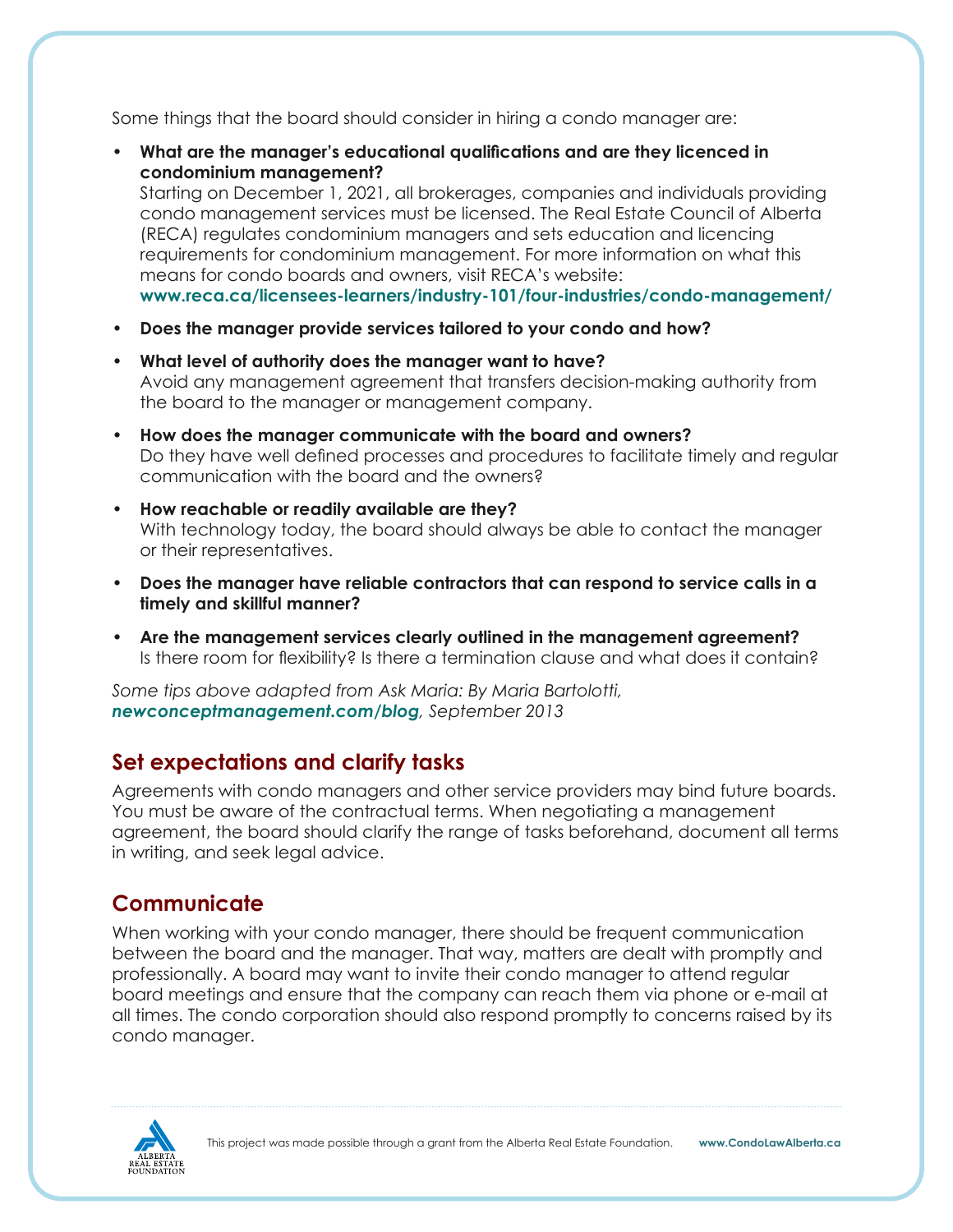#### **Be knowledgeable**

When dealing with your condo manager, it helps to be knowledgeable about the condominium. For example, you should be updated on the condo board's meeting minutes and be able to describe any current issues that your condo corporation is facing. The information you provide can help your condo manager do their job.

#### **Seek professional assistance**

Your condo manager is not your financial advisor, engineer, or lawyer – nor should they be. You should always refer to a professional when seeking specialized advice on financial, structural/ engineering, and legal matters.

## **Comply with the** *Condominium Property Act (CPA)*

A board will often delegate tasks to their condo manager, relying on their condo management experience to make informed decisions. Although the board expects the condo manager to comply with the *CPA*, the board is ultimately responsible for complying with the *CPA* in the decisions it makes and the actions it takes in running the condominium corporation.